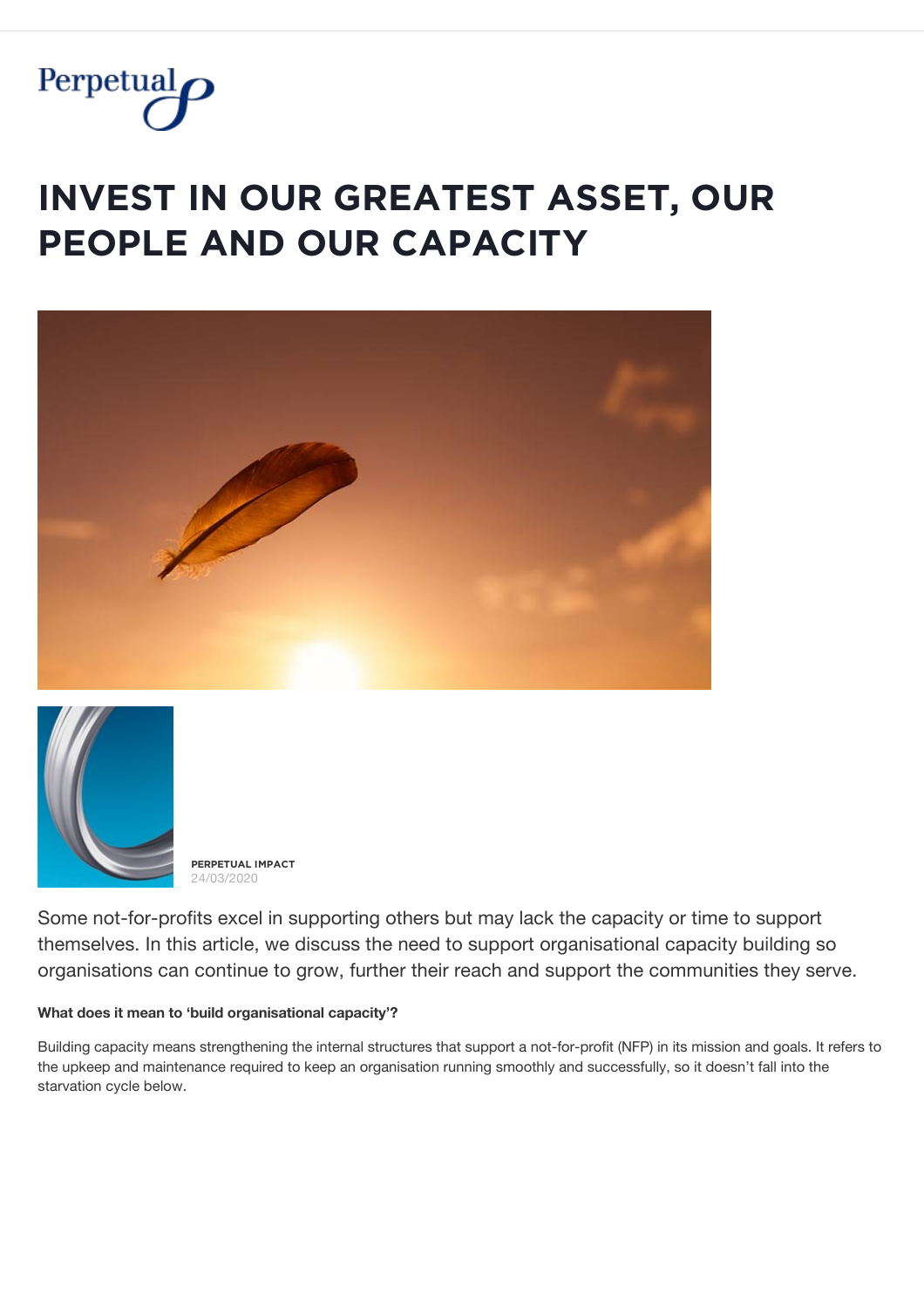# **Non-for-profit starvation cycle**



Source: Hewlett Foundation, for illustrative purposes only

Caitriona Fay, General Manager of Community and Social Investment, Perpetual Private asserts: "It's important that NFPs put longterm infrastructure in place to support their organisation from within."

"This may mean providing supplemental skills training to staff; it may mean undertaking volunteer recruitment; it could be about reviewing their data analytics capabilities or investing in technology upgrades to aging computers or software; anything that supports the long-term strategy, aim and purpose of an organisation," she says.

#### **What's the benefit?**

There's a reason why organisations need to be strong from within in order to function with strength and purpose in their goal to serve others.

"It's a simple concept that applies to everything in life – you must look after yourself before you can look after others," says Caitriona.

"When NFPs have a strong core, they can adequately navigate the challenges and hurdles that come from serving and supporting others in their time of need. If the organisation is weak from the inside, it will fall short and face ongoing issues in carrying out its mission to help others. It will not grow; it will not flourish – and it will struggle to succeed," she adds.

Geoff Armstrong, Executive Director, Global Development Group attests to the benefits of capacity funding: "We've experienced firsthand how organisational funding is multiplied through building organisational capacity. The ability to direct designated funds to activities that significantly benefit and improve the ability of staff, partners, project managers and other stakeholders has been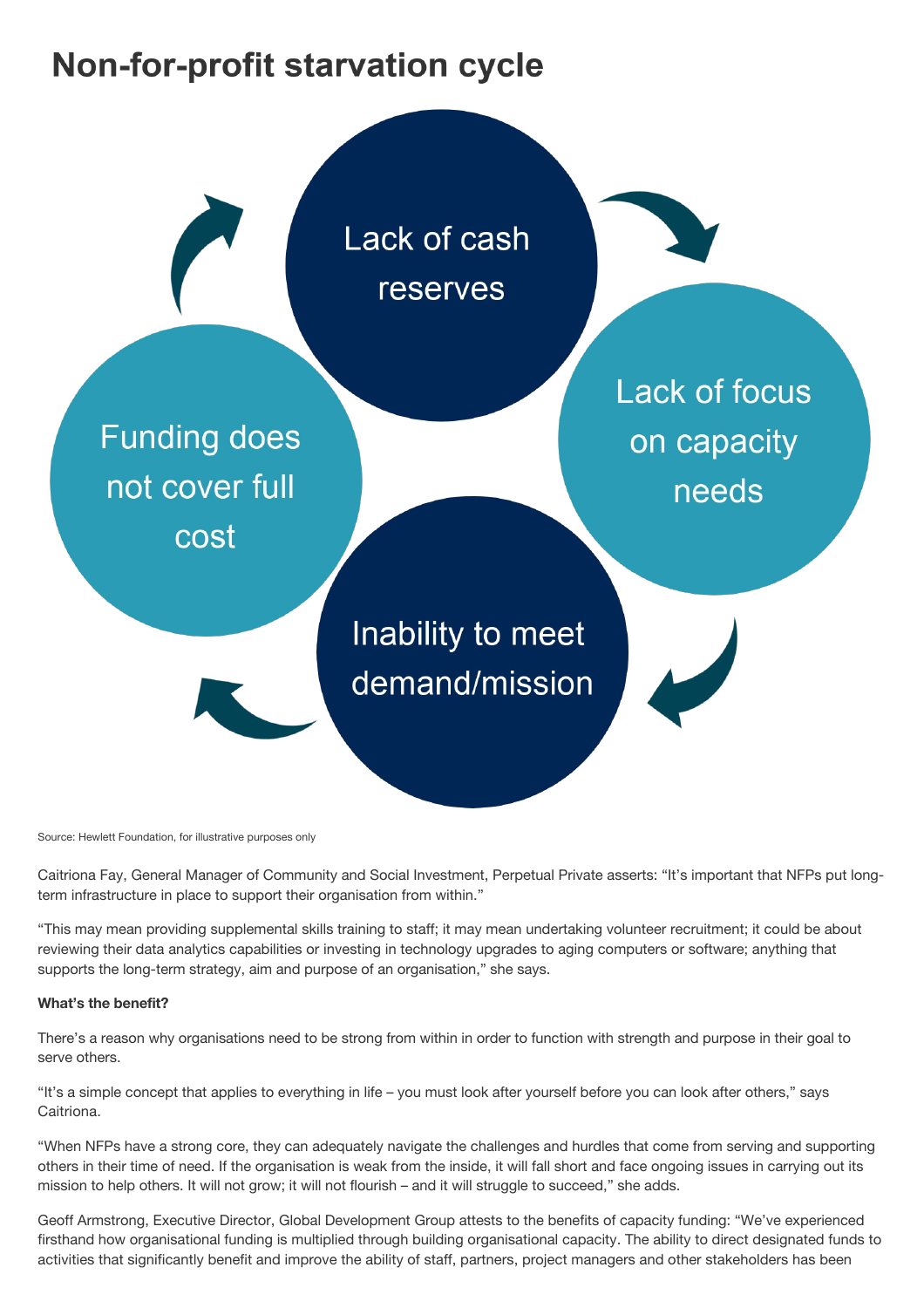#### invaluable."

#### **What's the role of philanthropists?**

Over the past decade, there has been a shift from project-based funding with more philanthropic dollars going towards building organisational capacity.

Over the past decade, Perpetual has seen more of its clients' philanthropic dollars going towards building organisational capacity.<sup>1</sup>

"Many of the philanthropists we work with understand that when they support NFP capacity they are investing in that organisation's ability to deliver services, support and outcomes more effectively," says Caitriona

"We need to build a culture in philanthropy where investment in capacity is seen as vital to ensuring the success of an organisation's mission. If we care about the work of these organisations, then we have to help them invest in their infrastructure and their people."

Julie McDonald, CEO, The Funding Network urges philanthropists to: "Invest in our greatest asset, our people and our capacity. We live and breathe our business every day – we know it inside out but to fund it through philanthropy, sometimes we find ourselves shifting or tailoring our focus to attract dollars. With operational capacity funding, we can scale our mission, stay on strategy and deliver better outcomes for our beneficiaries."

#### **Which capacity building activities are most important?**

A study by the Asia Pacific Social Impact Centre at Melbourne Business School, "Philanthropy: Towards a better practice model" suggests that there is a disconnect in the priorities between NFPs and philanthropists when it comes to capacity funding.

The chart below shows philanthropists put 'Advocacy Capacity' and 'Board Development' as the top priorities, but for NFPs these were both far down their list.

Interestingly, IT development was at the top of the NFPs' list, but for philanthropists this did not rank highly; and while fundraising was the second most important activity for NFPs, it was the least important for philanthropists.

"For NFPs, the daily realities of operating in a digital environment, coupled with growing resourcing costs, are top of mind. Unfortunately, both fundraising and IT infrastructure are hard things to get philanthropists excited about," says Caitriona.

"The bottom line is that NFPs need to build capacity so they can deliver programs, create real impact and strengthen communities. As such, philanthropists need to consider how they can contribute to funding these key core requirements when the performance gains can be clearly demonstrated by the applying NFP," she asserts.